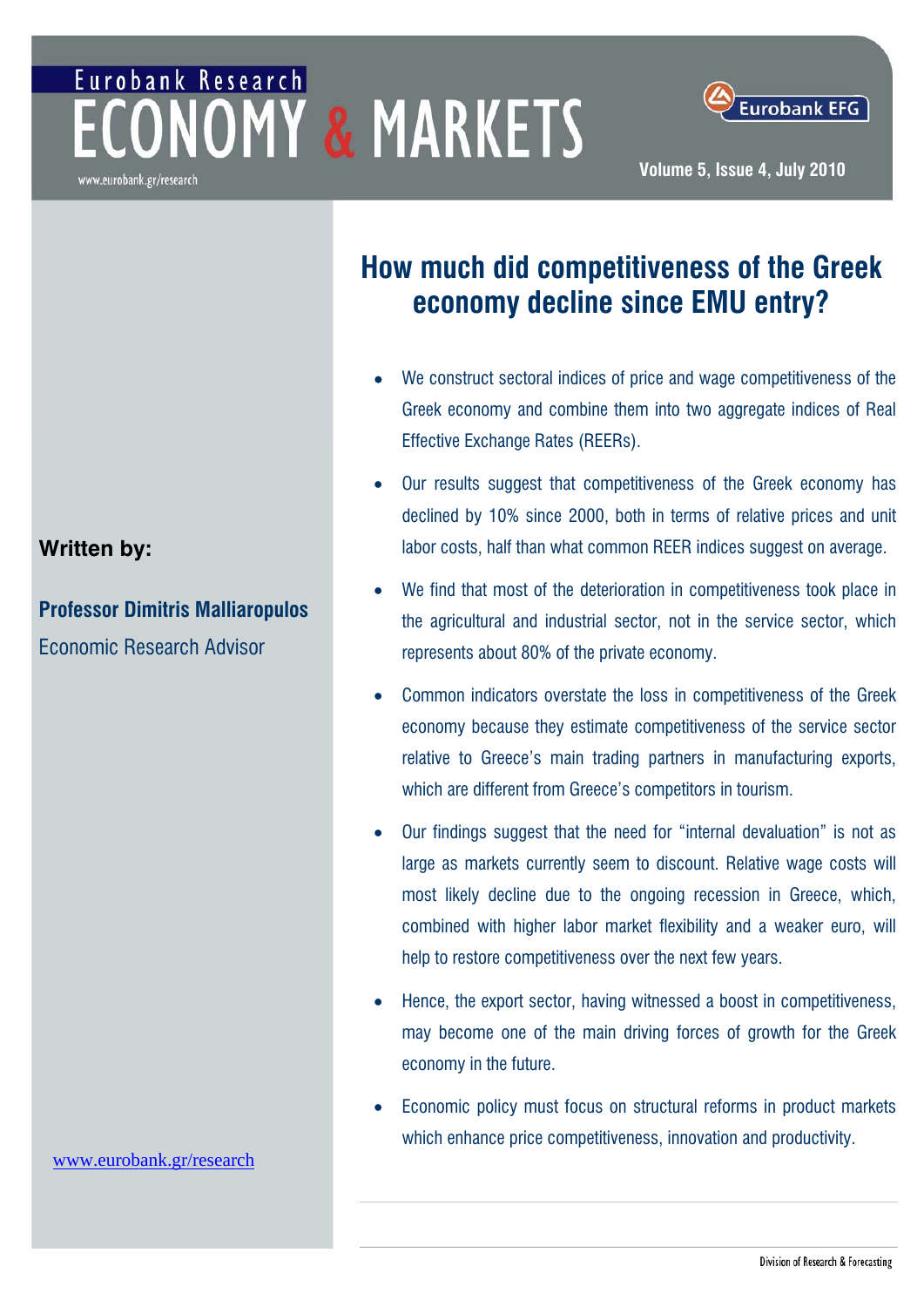#### **1. Introduction**

It is a common view among economists and analysts that competitiveness of the Greek economy has deteriorated significantly since EMU entry due to high wage and price inflation and the inability of Greece to devalue its currency after joining the euro. Estimates of this deterioration between 2000 and 2009, however, vary widely. Based on relative unit labor costs, they range between 9% (IMF) and 27% (Bank of Greece, see Table 1). Based on relative prices, competitiveness of the Greek economy seems to have deteriorated since 2000 by between 18% (ECB, Bank of Greece) and 21% (IMF). As a result, along with the painful process of fiscal consolidation, Greece faces the need for a substantial "internal devaluation", i.e. an outright decline in wages and prices in order to restore competitiveness and rebalance its economy towards external demand. Because such a process of deflation will most likely deepen the recession and lead to a further increase of the debt-to-GDP ratio – as a result of the "snowball" effect --, markets doubt that Greece will be able to eventually stabilize its debt without some kind of restructuring or even an outright default and exit from the euro area. These negative expectations are obviously discounted in current market valuations of Greek Government Bonds and bank shares.

| Table 1: Loss in competitiveness of Greek economy 2000-2009 |                       |                        |  |
|-------------------------------------------------------------|-----------------------|------------------------|--|
| <b>REER</b> index                                           | <b>Relative wages</b> | <b>Relative prices</b> |  |
| <b>OECD</b>                                                 | 19                    | 20                     |  |
| <b>IMF</b>                                                  | 9                     | 21                     |  |
| EC, Eurostat                                                | 19                    | --                     |  |
| ECB                                                         | 21                    | 18                     |  |
| <b>Bank of Greece</b>                                       | 27                    | 18                     |  |
| Average                                                     | 19                    | 19                     |  |
| Source: OECD, IMF, EC- Ameco, ECB, BoG.                     |                       |                        |  |

How much did competitiveness of the Greek economy decline since EMU entry? Which sectors of the economy were mostly affected? Should wages and prices fall, and to what extent, in order to restore competitiveness? These are some of the issues we address in the current note. Deviating from standard methodologies, we construct sectoral indices of price and wage competitiveness and combine them into two aggregate indices of Real Effective Exchange Rates (REERs). Our results suggest that competitiveness of the Greek economy has declined by 10% since 2000, both in terms of relative prices and in terms of relative unit labor costs, considerably less than most common REER indices suggest.

The main difference between our competitiveness indices and common REER indices is that we measure competitiveness of the Greek service sector against a different set of countries than for goods exports, reflecting the fact that Greece's competitors in tourism are different from Greece's trading partners in manufacturing. In contrast, common indicators compute competitiveness of both goods and services against the same set of countries. Since Greece's main competitors in tourism are periphery countries (such as Italy and Spain), or emerging countries (such as Turkey),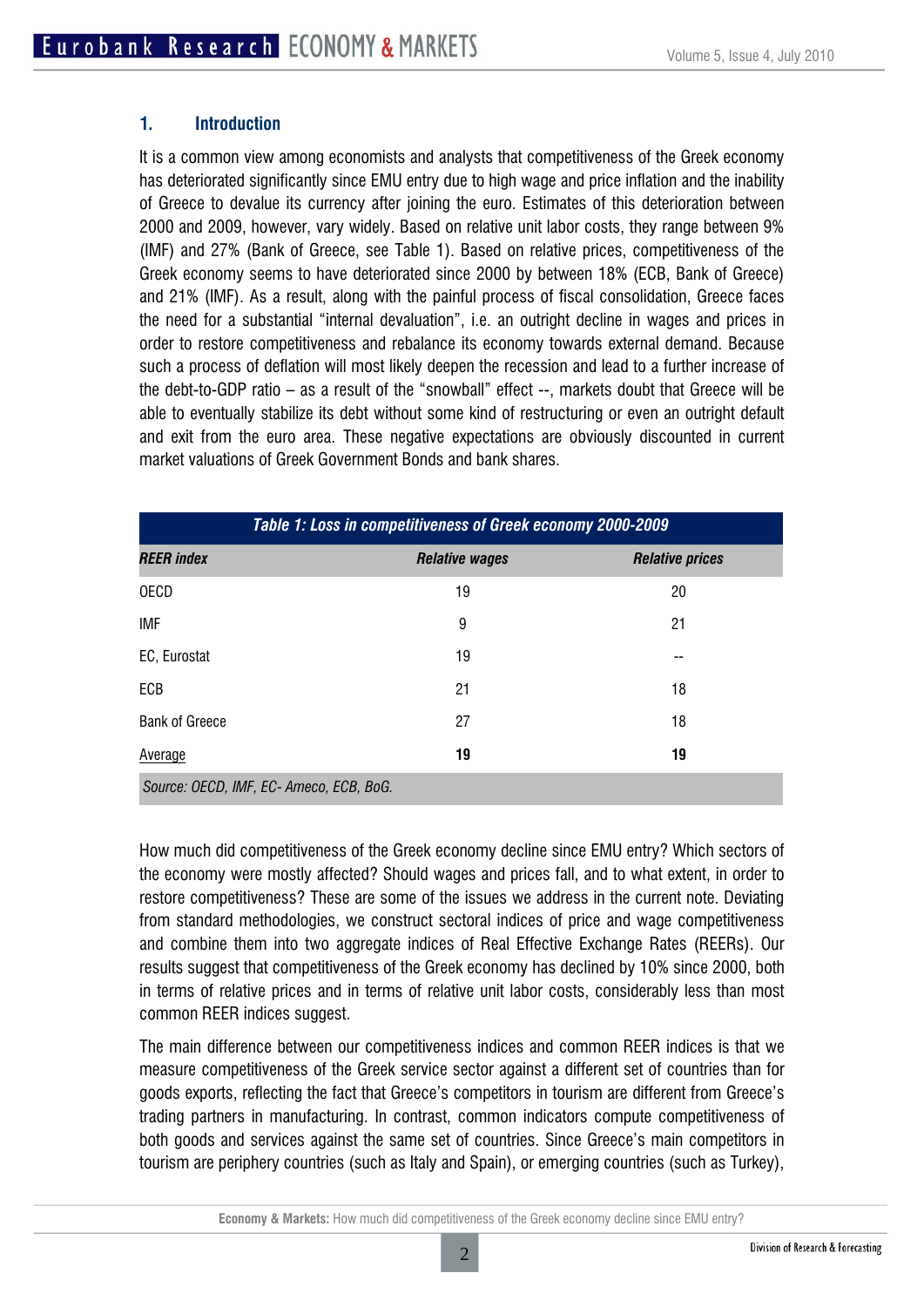which suffered themselves from relatively high price and wage inflation over the past decade, common indicators overstate the loss in competitiveness of the Greek economy.

We find that most of the deterioration in competitiveness took place in the agricultural and the industrial sector. Interestingly, price competitiveness of the service sector (which makes up nearly 80% for the private sector in terms of gross value added) has not been affected, whereas wage competitiveness has deteriorated by about 5% since 2000.

Our findings have important implications both for the outlook of the Greek economy and for economic policy.

First, the current discussion around Greece focuses on internal devaluation as one of the most important means of regaining the loss in competitiveness of the Greek economy. This is in fact one of the main objectives around which the EU/IMF program has been built. Our findings suggest that the need for internal devaluation is not as large as common measures of competitiveness suggest. Relative wage costs will most likely decline due to the ongoing recession in Greece, which, combined with higher labor market flexibility and a weaker Euro, will help restore competitiveness over the next few years.

Second, since price competitiveness is shown not to have deteriorated in the service sector, which is by far the largest sector in the economy, competitiveness of the Greek economy can be restored without the need for a general "internal devaluation", which would trigger a negative feedback loop of deflation and economic contraction.

Third, if the Greek economy has not lost as much competitiveness as common indicators seem to suggest, the export sector, having witnessed a boost in competitiveness over the next two years, may become one of the main driving forces of growth for the Greek economy in the future.

Fourth, agriculture, which is one of the most protected sectors of the Greek economy, has witnessed the sharpest loss in competitiveness since 2000, because EU subsidies have acted as a disincentive to increase productivity in the sector. Policymakers ought to focus on policies which improve innovation and productivity in the sector rather than policies which guarantee prices or incomes.

Fifth, over the past decade, Greek industries seem to have raised domestic prices excessively relative to the increase in wage costs, both in absolute terms as well as relative to trading partners. This has led to increased import substitution (i.e. increased imports at the cost of domestic production), as domestic producers became less competitive relative to foreign producers, and contributed to a worsening of the trade deficit. Economic policy must address this issue via structural reforms in product markets which weaken the pricing power of oligopolies and enhance price competitiveness.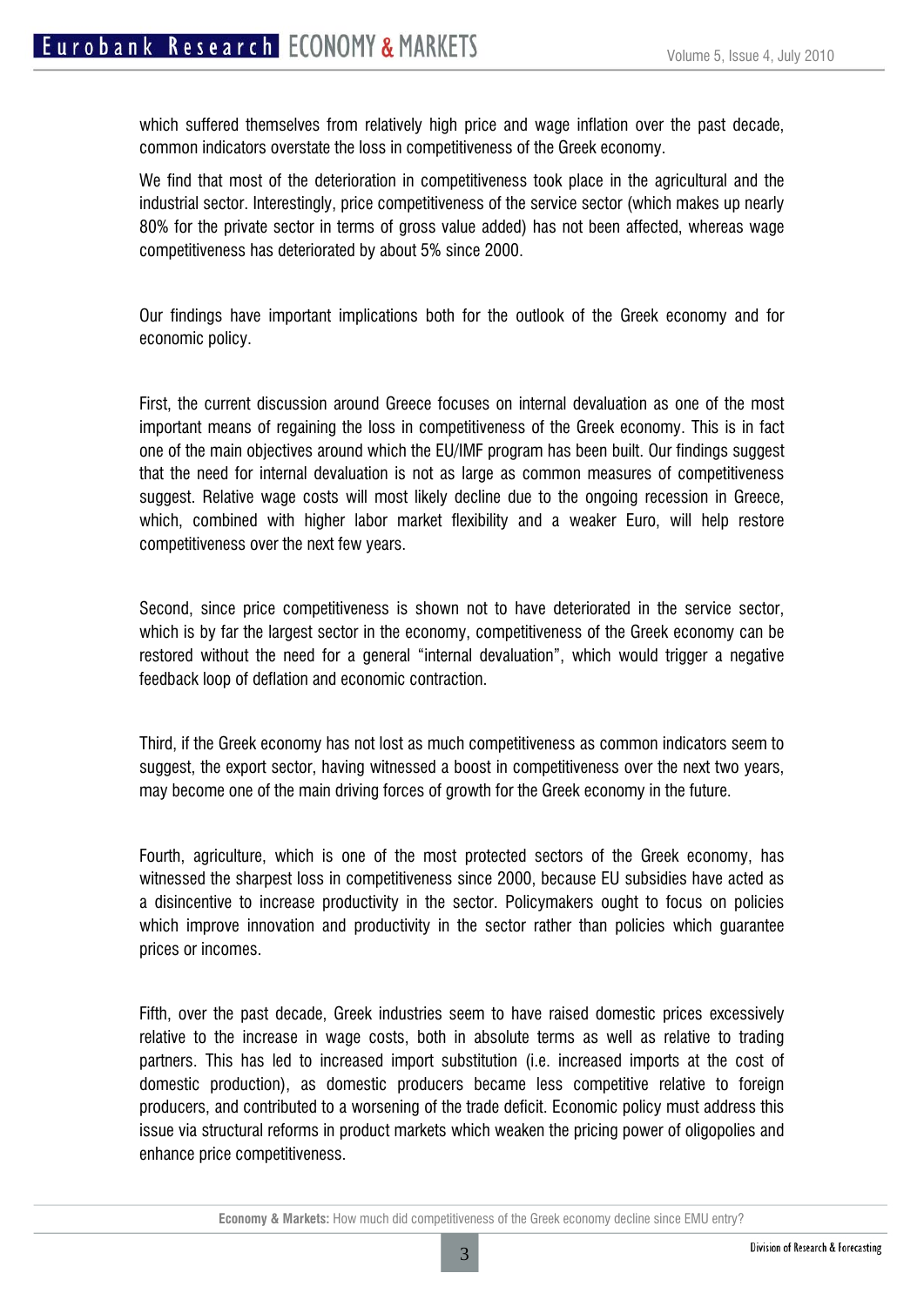#### **2. What should a competitiveness index measure?**

Measuring competitiveness is an inherently difficult issue, both for economists and statisticians. Estimates can differ, depending on whether competitiveness is measured on the basis of relative prices or relative unit labor costs, on whether one uses nominal or real unit labor costs, on which countries one compares Greece with and, finally, on the relative weight of each country in the index. In our view, an optimal index of competitiveness should reflect two principles:

1. It should measure competitiveness of the export sector, i.e. tradeable goods and services, not the whole economy, since a large part of goods and services produced in the economy are non tradeables. This is particularly important for Greece, where the government sector is quite large.

2. It should take into account that exporters of goods often face different competitors than exporters of services such as the tourist industry. For example, Germany is one of the biggest export markets of Greek goods and Greek exporters of industrial goods face fierce competition from German producers. However, Germany is not a competitor for Greece's tourist industry because it offers winter tourism, whereas Greece offers summer vacations. As a result, in measuring competitiveness of Greek exports of industrial goods, Germany should have a large weight, while in measuring competitiveness of Greek services, Germany should have a low (in fact zero) weight. The opposite holds for Spain, Turkey or Croatia, which have a low weight in Greece's manufacturing exports but are at the same time some of Greece's major competitors in tourist services. Greece is one of the major European tourist destinations and the tourist sector is Greece's biggest export industry. Hence, measuring competitiveness of the Greek service sector against a set of countries which are Greece's real competitors is important both for quantifying the competitiveness deficit as well as identify optimal policy measures to unwind this deficit in the future.

These two principles are in our view not fulfilled by common measures of competitiveness. Standard REER indices typically use aggregate price or cost indices of the economy such as the Consumer Price Index or the total economy unit labor cost  $(ULC)^1$  $(ULC)^1$ . As a result, they do not measure competitiveness of the export sector, since a large part of the economy produces nontradeable goods or services (the government sector, the construction sector, etc). Furthermore, they usually compute competitiveness of both goods and services against the same set of countries, with the same relative weights. However, as explained above, the Greek tourist industry faces very different competitors than Greek exporters of industrial goods.

<span id="page-3-0"></span><sup>&</sup>lt;sup>1</sup> The ECB and the Bank of Greece use CPI or GDP deflators and total economy ULCs. The IMF uses CPI deflators and ULCs, the European Commission uses total economy ULCs. The OECD uses CPI deflators for its price competitiveness indices but ULCs in the manufacturing sector for its wage competitiveness indices.

**Economy & Markets:** How much did competitiveness of the Greek economy decline since EMU entry?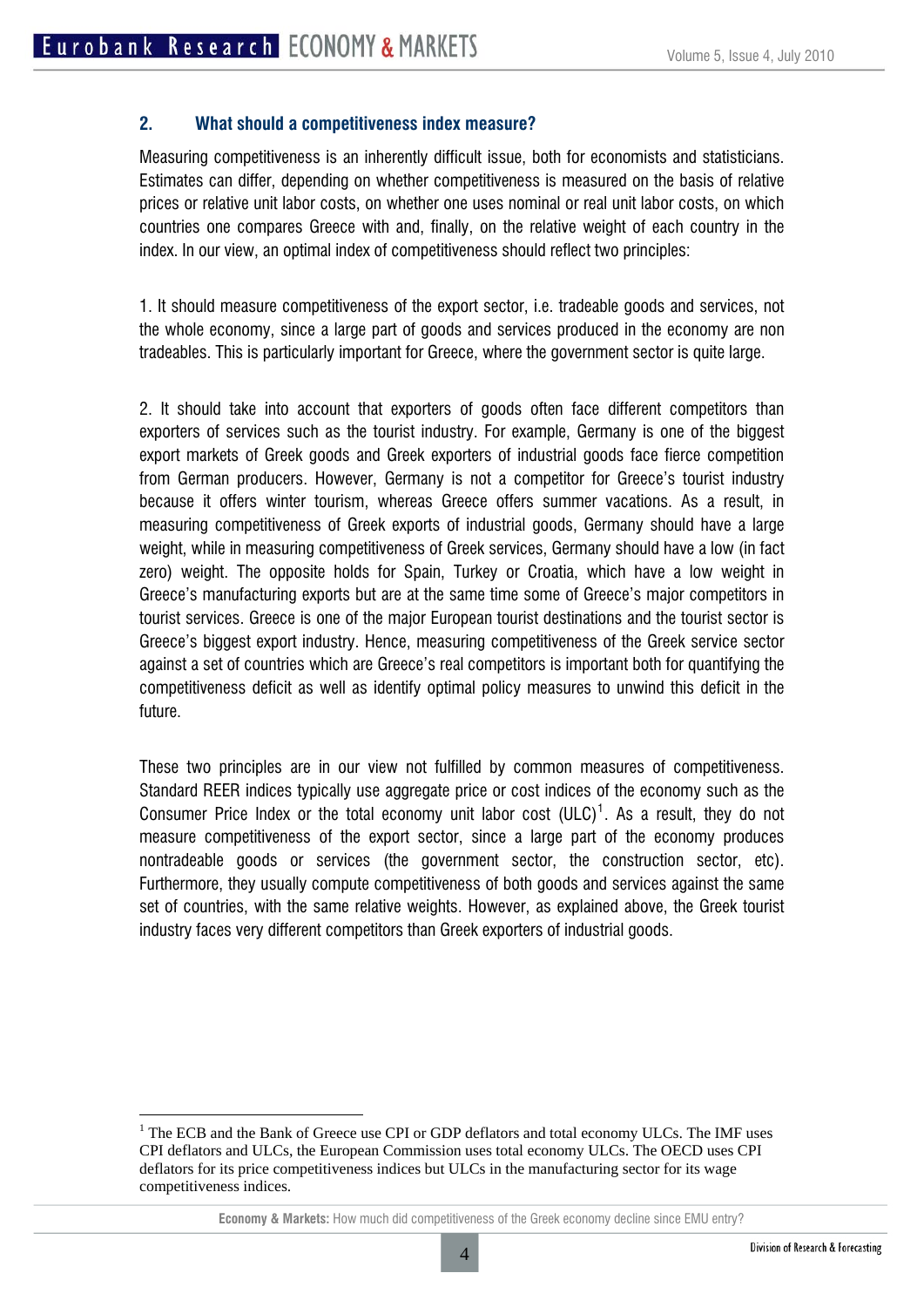#### **3. Types of indices**

 $\overline{a}$ 

There are two main types of competitiveness indices. Indices which compare prices and indices which compare unit labor costs (both translated in a common currency). Which one is more appropriate depends on (a) what we want to measure and (b) the nature of markets. If we want to measure competitiveness of exporters of industrial goods, ULC based indices are in our view more appropriate than price based indices because of the nature of international markets. This is because in international goods markets, Greek exporters usually cannot set prices, as these prices are given by international competition. Hence, exporters of goods are competitive if they can produce at a lower cost than the international price (i.e. have a positive gross profit margin). Competitiveness in these markets depends on production costs, for example the nominal wage cost per unit of output (the so-called "nominal Unit Labor Cost", ULC). Hence, Greek exporters of goods become more competitive if their ULC increases at a lower rate than the ULC of their competitor countries, translated in a common currency.

In contrast to the goods exporters, competitiveness of exporters of services such as tourism may depend more on prices of services in Greece relative to competitor countries than on relative ULCs. A tourist in Greece does not care so much about how much personnel is paid in a Greek hotel but he definitely cares about how much one week of his stay in Greece will cost him relative to one week in a similar tourist resort in Spain or Italy.

## **4. Wage competitiveness of the Greek economy deteriorated since 2000. But by less than others**

Wage inflation over the past decade was a characteristic of all EMU periphery countries. This was mainly due to the decline in interest rates in the run-up to EMU and the resulting boost in consumption but also due to the natural need of these economies to catch up with the European North (the so-called "Balasa-Samuelson" effect). In fact, nominal wages in Greece have increased faster than productivity (as opposed to real wages, which increased by a total of 4% above productivity since [2](#page-4-0)000<sup>2</sup>). As a result, nominal unit labor costs relative to 35 trading partners have increased by 20% since 2000 (see Figure 1). Spain and Portugal have witnessed a similar deterioration in their competitive position. Italy and Ireland did even worse. Looking over a longer time span, only Germany has improved its competitive position since 1996 by posting a decline in ULCs against its trading partners. Greece, Ireland and Portugal witnessed a deterioration in competitiveness of roughly 1.2% per annum (Table 2). Spain did slightly better (0.9% p.a.), whereas Italy did worse (2.6% p.a.).

<span id="page-4-0"></span> $2^{2}$  According to Eurostat data, labor productivity in Greece increased by a total of 22% between 2000 and 2009, whereas real wages per employee increased by a total of 26%, see Ameco database, series codes RWGDE, RWCDC.

**Economy & Markets:** How much did competitiveness of the Greek economy decline since EMU entry?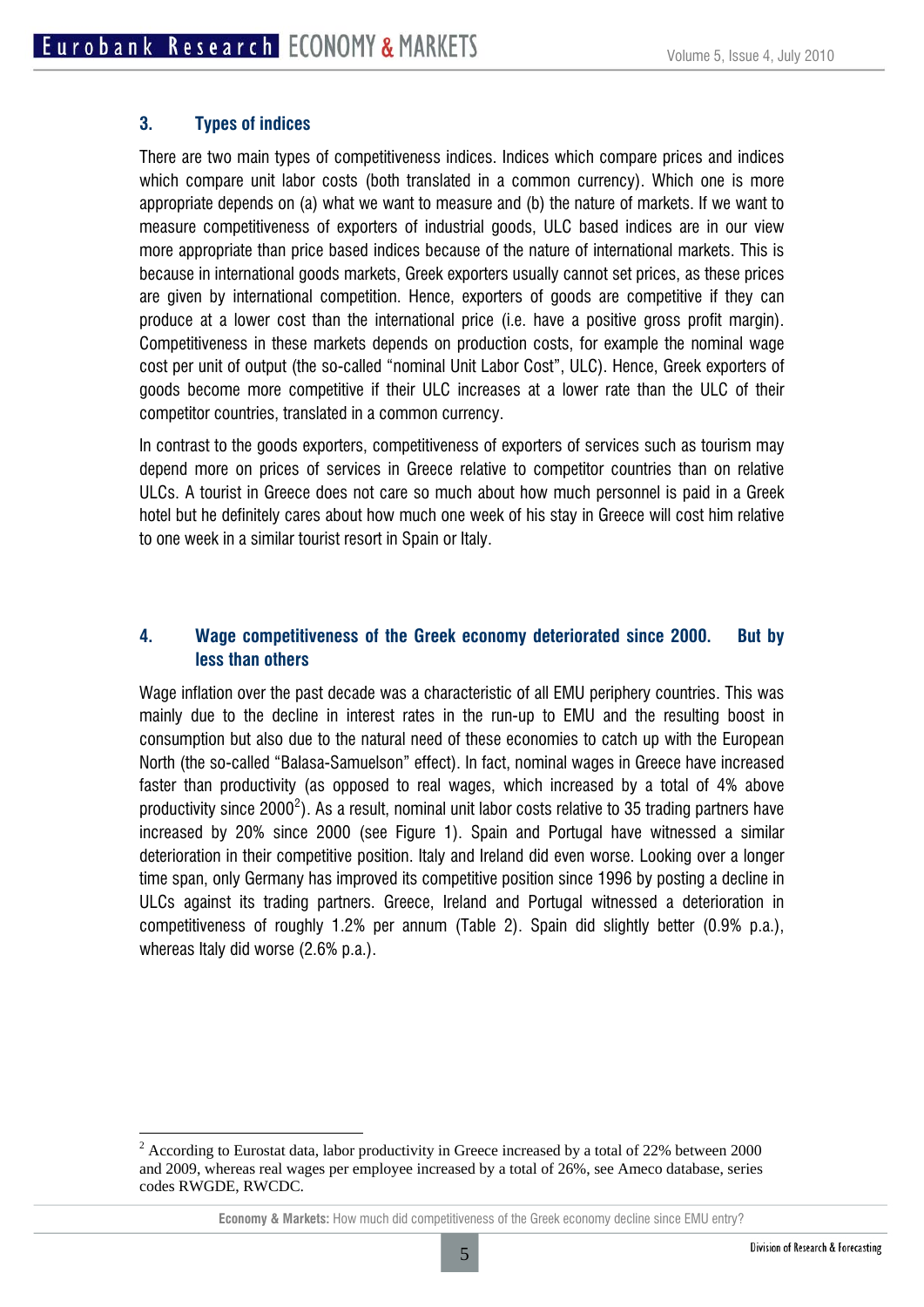# Eurobank Research ECONOMY & MARKETS

| Table 2: Relative Nominal ULC growth (average y-o-y)             |           |           |  |
|------------------------------------------------------------------|-----------|-----------|--|
| Country                                                          | Average   | Average   |  |
|                                                                  | 1996-2009 | 2001-2009 |  |
| Germany                                                          | $-1.47$   | 0.12      |  |
| Ireland                                                          | 1.34      | 3.13      |  |
| Greece                                                           | 1.16      | 1.98      |  |
| Spain                                                            | 0.88      | 1.99      |  |
| Italy                                                            | 1.95      | 2.65      |  |
| Portugal                                                         | 1.38      | 1.64      |  |
| Source: European Commission, Ameco database. Series code: PLCDQ. |           |           |  |



**Unit Labor Cost relative to 35 main trading partners** 



#### Source: Eurostat, Ameco database, series code PLCDQ.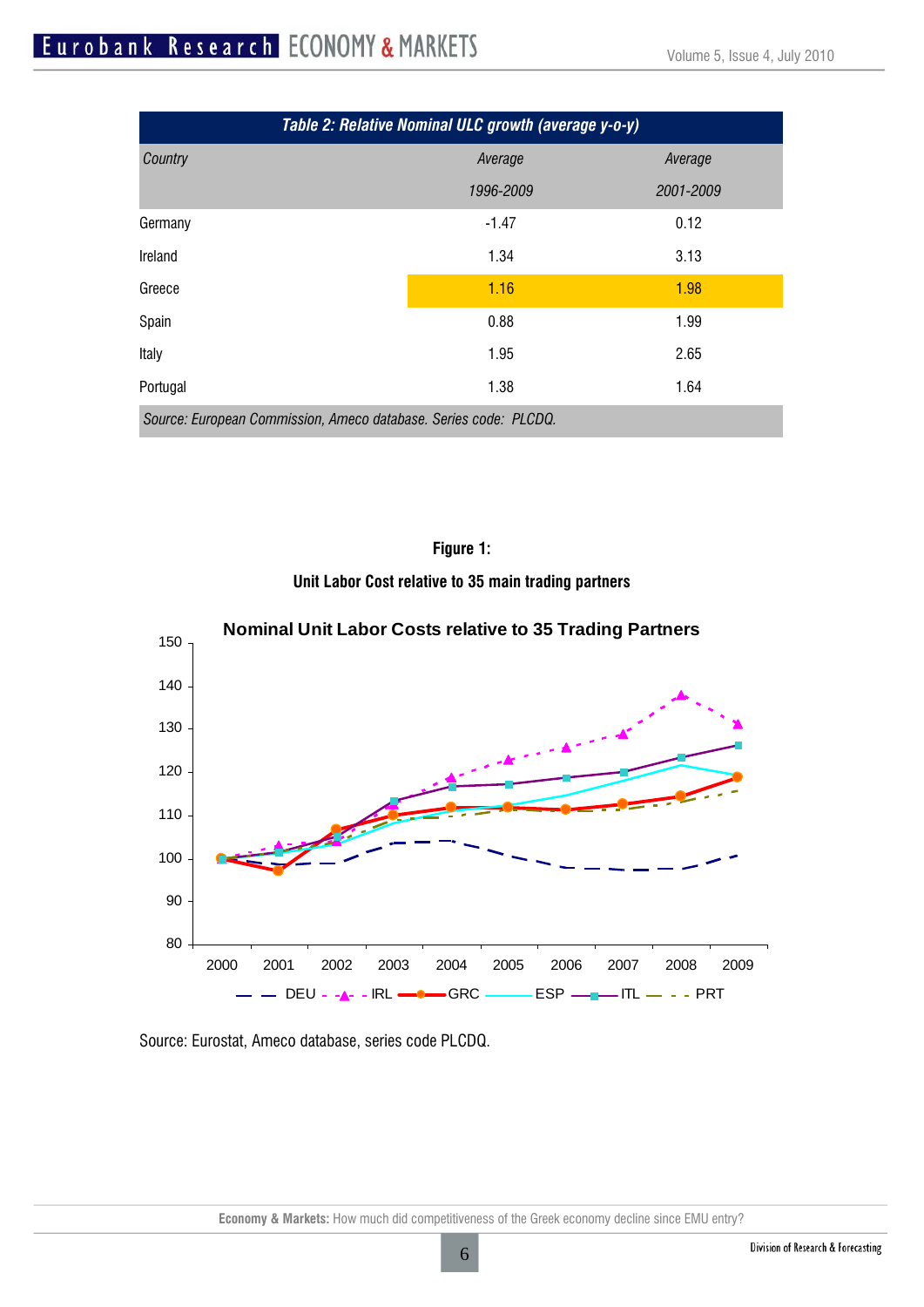#### **5. Sectoral indices of competitiveness**

Aggregate indices of competitiveness suffer from the shortcoming that a large part of the economy consists of nontradeable goods and services, such as public goods, construction etc. Measured on value added, the non-tradable sector seems to be at least 35% of the Greek economy ([3](#page-6-0)0% of public sector and 5% construction)<sup>3</sup>. The main export sectors of the Greek economy are the service sector, which makes up for 78% of gross value added of the private sector, industry, which accounts for 12% of value added of the private sector, and agriculture, which accounts for 3.6% of the private sector. The relative importance of these sectors in the economy is also reflected in exports. Services account for 65% of Greek exports, whereas industry and agriculture account for 26% and 9% of total exports, respectively.

In order to measure wage and price competitiveness of the Greek export sector, we construct sectoral competitiveness indicators, which (a) allow to exclude nontradable sectors such as the public sector and construction and (b) allow for a different weighting of trading partners across sectors, which, in our view, is particularly important for the service sector and, in particular, tourism. We use annual Eurostat data on ULCs and prices from the Ameco database which are comparable across countries and sectors. [4](#page-6-1)



#### **Figure 2:**

Source: Eurostat, Ameco database and Eurobank EFG calculations.

<span id="page-6-0"></span> $3$  Note that a large part of the service sector also provides nontradeable services (for example, large parts of retail trade), but it is difficult to disaggregate the sector further due to lack of comparable price and wage data across countries.

<span id="page-6-1"></span><sup>&</sup>lt;sup>4</sup> Note that for a few countries, sectoral data on ULCs were not available for 2009 (and partly for 2008): Turkey, Romania, Cyprus, FYROM. We updated the series for these countries using economywide growth rates of ULCs.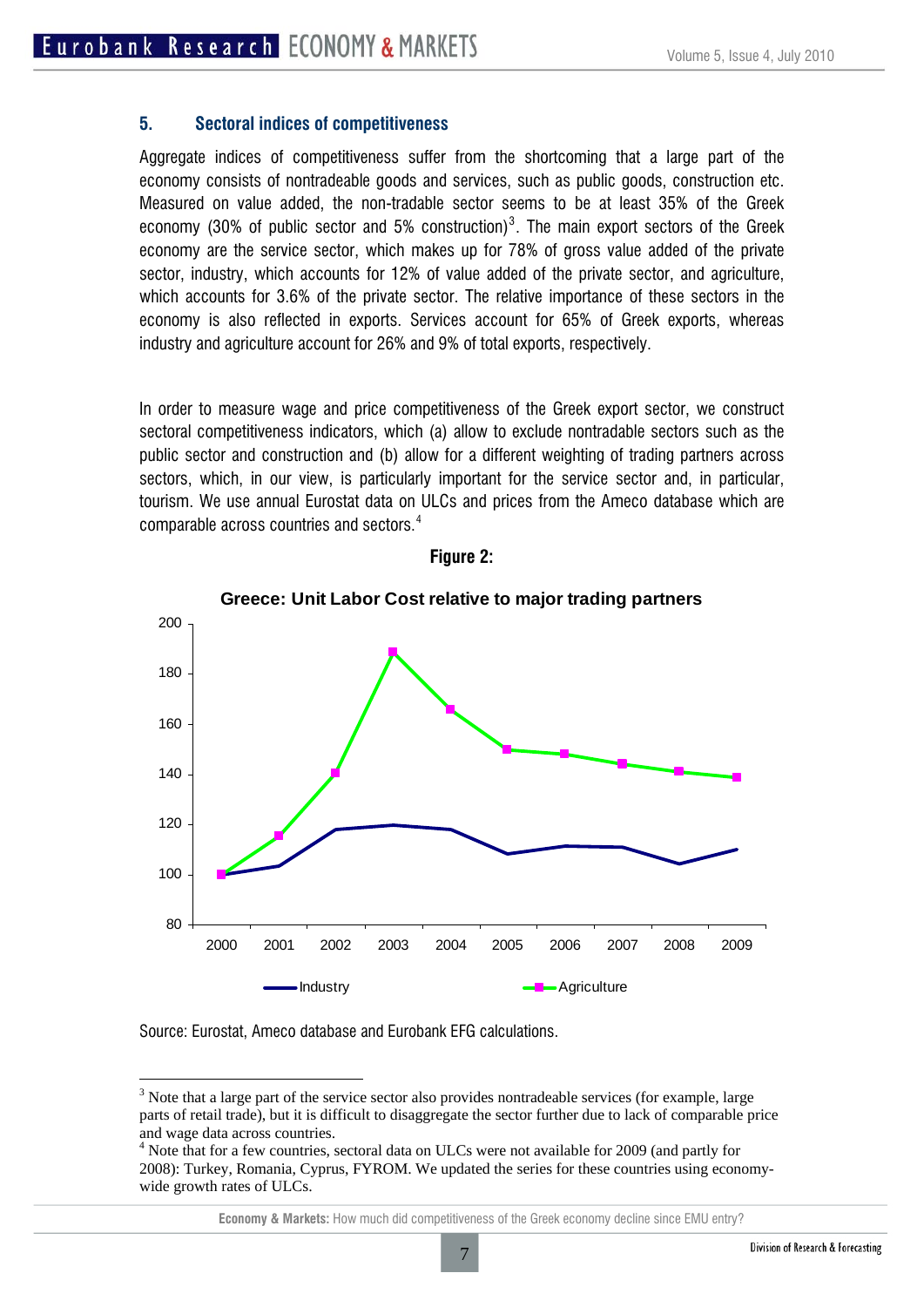We measure competitiveness in exports of goods and services separately. In measuring competitiveness, we usually compare the development of prices or unit labor costs (ULCs) in the domestic economy with the development of prices or ULCs in our trading partners, translated in a common currency (euros). The relative weight of each trading partner is determined by her share in Greek exports. We measure wage competitiveness of Greek exports of goods by comparing ULCs in each sector with ULCs in the twelve major export markets for Greek goods, weighted by their share in Greek exports in 2000. $^5$  $^5$  Hence, an increase in the relative wages per unit output in Greece indicates a decrease in Greece's competitiveness. Figure 2 plots relative ULCs for industry and agriculture. The Figure suggests that since 2000, competitiveness has deteriorated most in the agricultural sector, where ULCs have increased by 39% relative to trading partners. In contrast, for industrials, wage competitiveness has deteriorated by only 10% due to much higher productivity gains in the sector.

# **6. Standard indicators of competitiveness in the service sector grossly overestimate the loss in competitiveness**

Exports of services is the major strength of the Greek economy due to the large share of the tourist and shipping sectors. Standard REER indicators implicitly measure competitiveness in the service sector by comparing ULCs or prices in the Greek service sector with ULCs or prices in the same trading partners for exports of goods with the same weights. These measures of competitiveness suggest that competitiveness of the Greek service sector has deteriorated by around 18% since 2000 (see below).

In our view, common REER indicators may be severely biased because Greece's competitors in services such as tourism are different from Greece's competitors in exports of manufacturing goods. For example, Germany is the Nr 1 destination of Greek exports of goods with a share of 20% in total goods exports. But Germany does not compete with Greece as a tourist destination. So, why should we compare service prices in Greece with service prices in Germany? In contrast, Spain has a share of Greek exports of only 4% but is one of Greece's major competitors in tourist services. The same applies to Turkey, Portugal and Croatia. Hence, the error of standard competitiveness indicators may be significant due to the large share of the service sector (in particular tourism) in Greek exports.

We propose a new indicator of competitiveness in the service industry which compares Greece with its six major competitors in tourism, such as Italy, Spain, Turkey, Cyprus, Croatia and Portugal. Measured against its major competitors (equal weighted), our estimates suggest that wage competitiveness in Greece's service sector seems to have declined by 5% since 2000 (Figure 3). In contrast, a standard measure of competitiveness of the service sector against the twelve major trading partners in manufacturing goods suggest a deterioration of 19% over the same period. We conclude that standard REER indices may overestimate the deterioration of competitiveness in the service sector since 2000 by up to 15%.

<span id="page-7-0"></span> $<sup>5</sup>$  The twelve major trading partners in terms of Greek exports in 2000 are: Germany, Italy, UK, US,</sup> Cyprus, France, Spain, Bulgaria, Turkey, FYROM, Romania, Netherlands.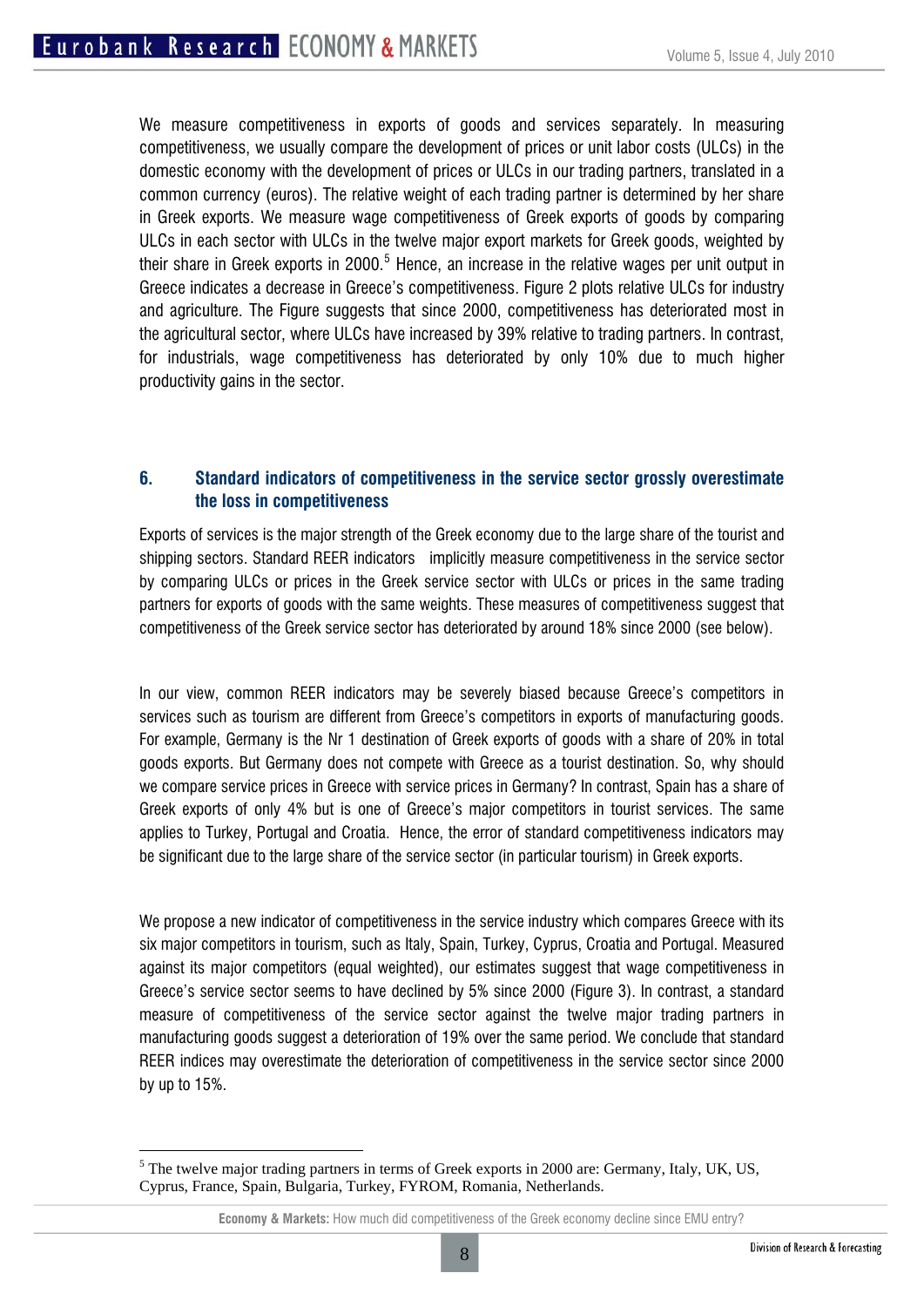



Source: Eurostat, Ameco database and Eurobank EFG calculations.

# **7. Using relative prices, competitiveness in the service sector seems to have returned to 2000 levels**

There are several reasons why competitiveness in the service sector (in particular in tourism) may be better proxied by relative prices than by relative ULCs: (1) Tourist services are consumed within the country, so domestic price inflation in the broader service sector is important; (2) Tourists do not care how much hotel personnel is paid but how much their vacation will cost them relative to similar destinations; (3) Price data are updated quicker than data on sectoral ULCs, which for some countries, such as Turkey and Croatia, are published with a lag of one year or more.

Figure 4 plots two measures of competitiveness of the Greek service industry based on relative prices and relative ULCs, respectively. The blue line represents the ratio of service prices in Greece relative to an equal-weighted average of service prices in Italy, Spain, Portugal, Cyprus, Turkey and Croatia. The red line represents the ratio of ULCs in the service sector in Greece relative to an equal-weighted average of ULCs in the service sectors of the same countries. The Figure suggests that when we measure competitiveness of the Greek service sector using relative prices for services against six major competitors, competitiveness in 2009 seems to have returned back to the level of 2000.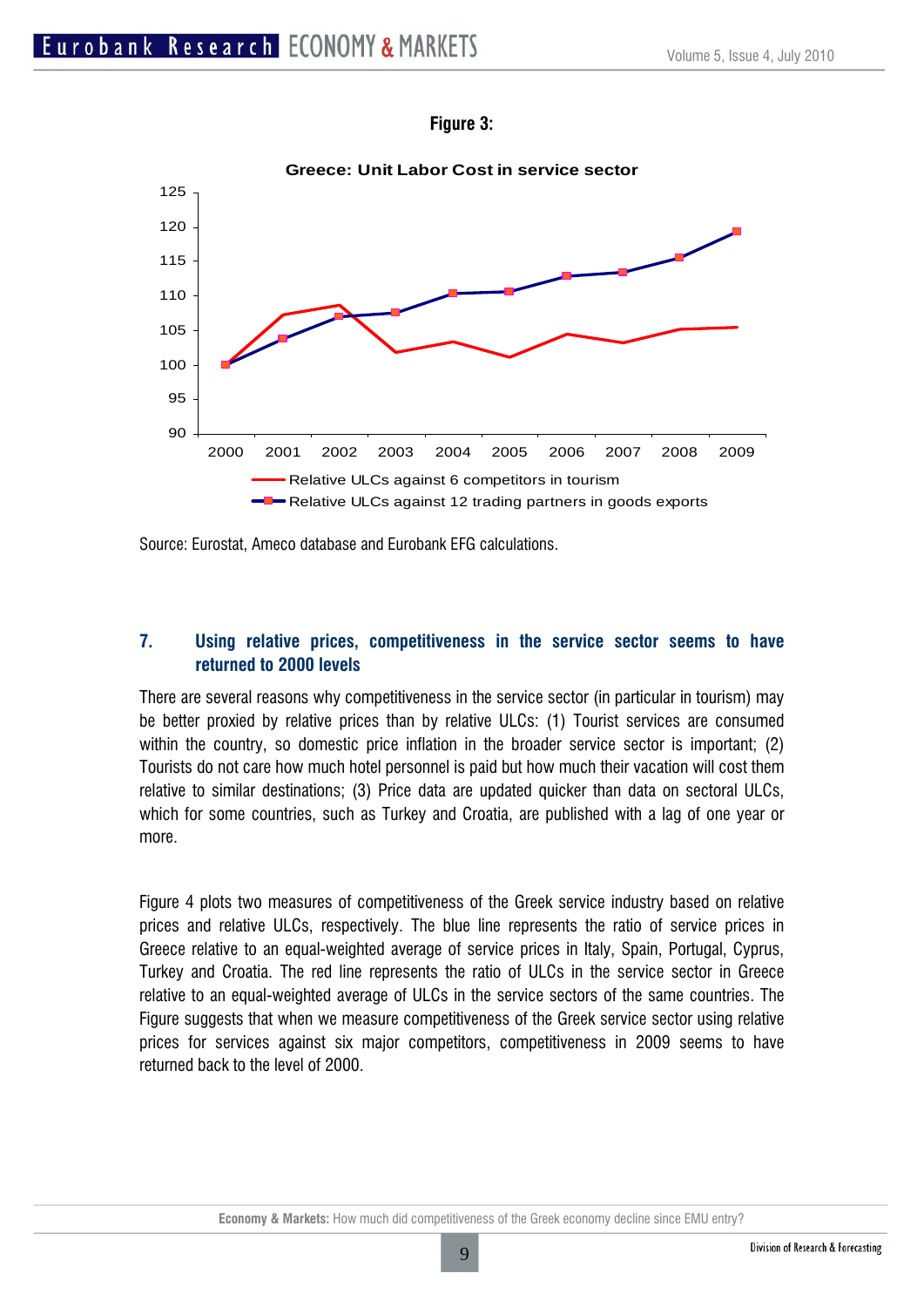



Source: Eurostat, Ameco database and Eurobank EFG calculations.

# **8. Our overall ULC based index suggests that competitiveness of the Greek economy has deteriorated by 10% since 2000**

We combine the three indicators of competitiveness of the industrial, the agricultural and the service sector in one single index of wage competitiveness of the Greek economy. This index is a proxy of competitiveness of tradable goods and services against the major competitors of Greek exporters. We weight each sector with its share in Greek exports in 2000. Figure 5 plots the evolution of our index since 2000, along with five standard indices of ULC based competitiveness compiled by international organizations and central banks such as the IMF, OECD, Eurostat, ECB and Bank of Greece. Our index (labeled "Eurobank") suggests that competitiveness of Greek exports has only deteriorated by 10% since 2000 (similar to the IMF index), compared to an 18- 26% loss suggested by other indices. In particular, it appears that ULCs in Greece have increased strongly relative to trading partners during the first two years of EMU participation (2001-2002) and have been on a declining trend since 2003. It seems to us reasonable to assume that the deceleration of ULCs over the next few years will be even faster due to the deepening recession of the Greek economy and the effect of labor market reforms.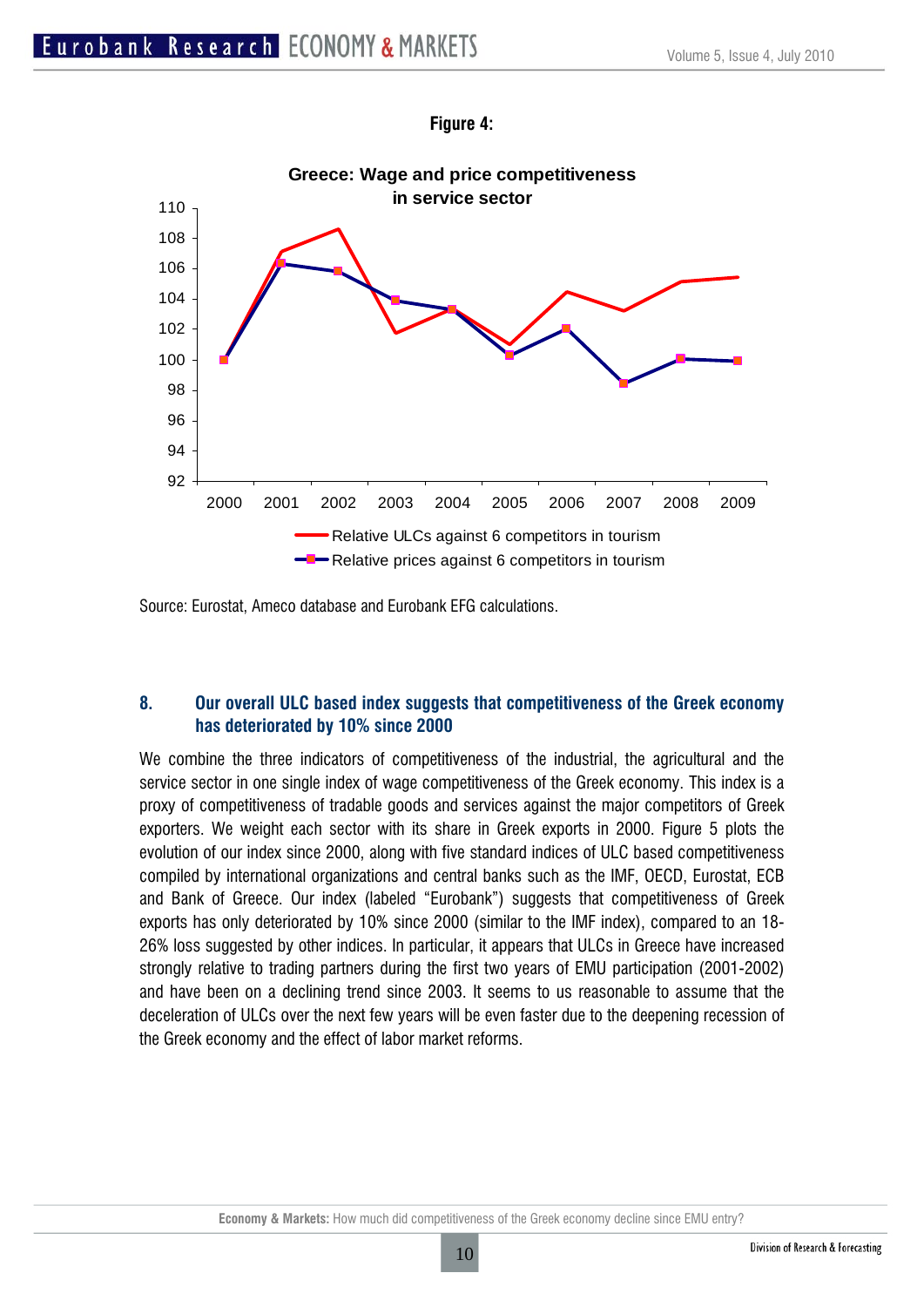



Source: ECB, OECD, IMF, Bank of Greece, Eurostat and Eurobank EFG calculations.

# **9. Relative prices have increased in Greece for industrial and agricultural products, not for services**

We argued in Section 2 that wage and price competitiveness are two different concepts. Relative wages are in our view a better proxy of competitiveness in markets such as manufacturing and industrial goods, where prices are fixed by international competition. In markets such as agriculture and services, however, relative prices may be a better proxy of competitiveness, compared to relative wages. This is most evident in the case of agriculture, where wage costs do not reflect true production costs, but, to a large extent, EU subsidies to farmers. These subsidies are reported in official statistics as wage costs in agriculture because farmers who receive them are mostly self-employed. But they are in essence transfers from taxpayers, not wage costs for producers. Hence, the sharp increase in relative wage costs in the agricultural sector, documented in Figure 2, occurred not because costs of farmers have increased but because of the increase in EU transfers to farmers. Consequently, it would be misleading to interpret the sharp increase in ULCs relative to trading partners as a deterioration in cost competitiveness of the agricultural sector.

Figure 6 plots relative prices of the three main sectors of tradable goods and services against major trading partners<sup>[6](#page-10-0)</sup>. The Figure suggests that prices for industrial and agricultural products have

<span id="page-10-0"></span><sup>&</sup>lt;sup>6</sup> Sectoral price indices are from the production account (see Ameco database and Table 8.2 Account I, Eurostat for details). Prices are computed as the ratio of gross value added of each sector at current prices and gross value added at constant prices. Output of each sector is valued at basic prices.

**Economy & Markets:** How much did competitiveness of the Greek economy decline since EMU entry?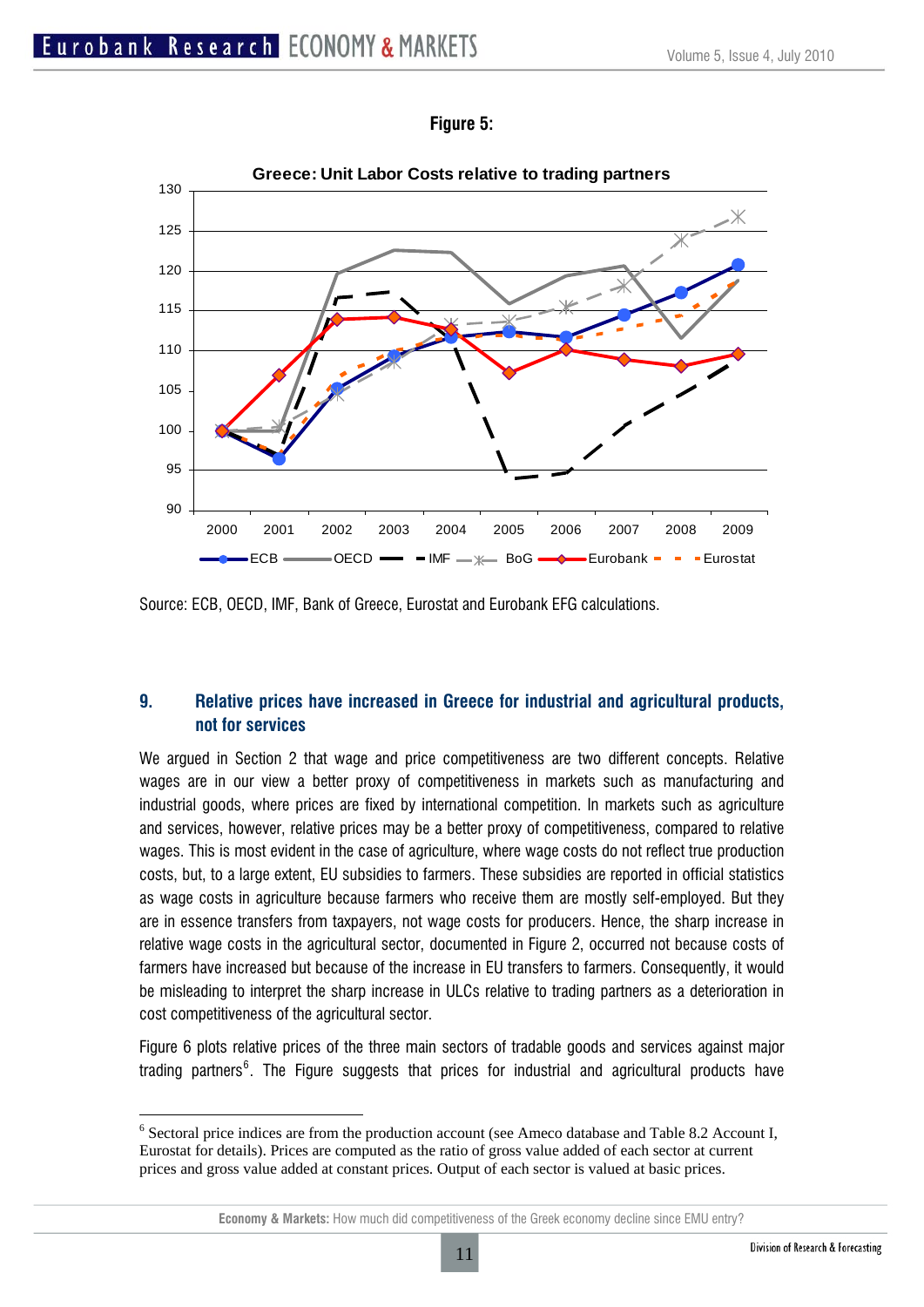increased 30% relative to the twelve major trading partners since 2000. Hence, price competitiveness of industrials and agricultural goods has deteriorated by 30% over the past decade. In contrast to industry and agriculture, relative prices in the service sector (measured against the six major competitor countries in tourist services) have remained stable, suggesting that price competitiveness of the largest sector of the Greek economy has not deteriorated during the past decade.



#### **Figure 6:**

Source: Eurostat, Ameco database and Eurobank EFG calculations.

One direct implication of our analysis is that the need for "internal devaluation" relates mainly to the industry and agricultural sectors of the Greek economy, i.e. to roughly 15% of the private sector in terms of value added. Hence, the Greek economy is likely to avoid a process of generalized deflation in order to eventually close the competitiveness gap with its main trading partners. This certainly increases the odds that Greece will be able to eventually revive its economy without abandoning the Euro and without the need for a restructuring of its debt.

#### **10. Greek industries have increased prices excessively relative to wage costs**

Our analysis of sectoral price and wage developments so far suggests that in the industrial sector, prices have increased faster than wages per unit output since 2000. This implies that profit margins of Greek industries have increased relative to trading partners over the past decade. Recall that profit margins are the difference between prices and production costs. A relatively good proxy of the evolution of profit margins is the difference between prices and ULCs. Comparing the evolution of prices and ULCs in the industrial sector suggests that prices of industrial goods in Greece have increased 24% since 2000 whereas nominal wages per unit output have increased 20% over the same period. This implies that profit margins of Greek industries have increased by 4% since 2000. During the same period, prices of industrial goods in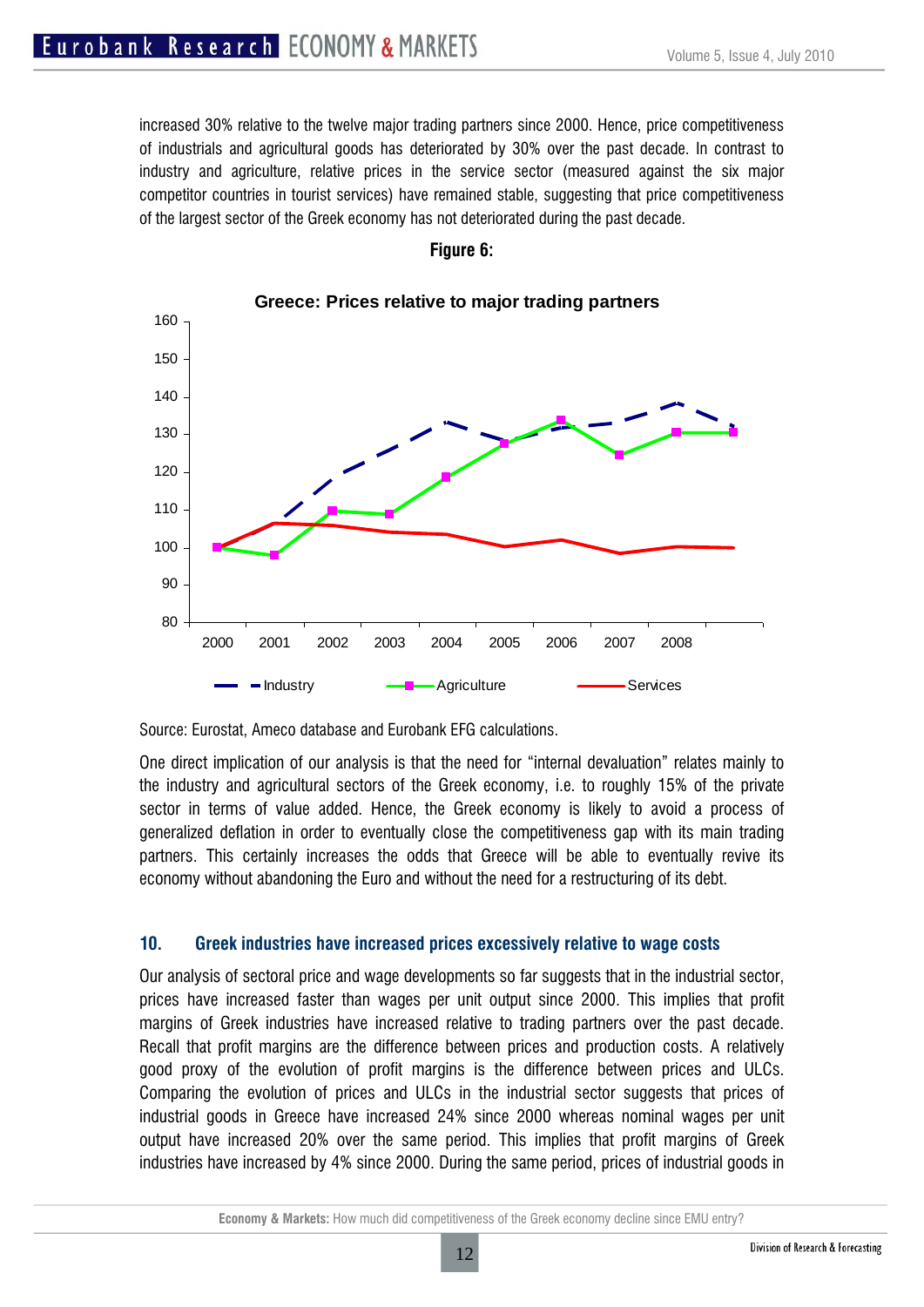Greece's trading partners (weighted by their relative share in Greek exports) have declined by 6%, whereas wages per unit output have increased by 10%, suggesting that industrial profit margins of Greece's trading partners have declined by 16% over the same period. In other words, Greek industries have increased their profit margins by a total of 20% relative to trading partners (4%+16%). Greek industries seem to have increased prices excessively relative to the increase in ULCs since 2000. This has led to import substitution as domestic producers became less competitive relative to foreign producers, leading to increased imports at the cost of domestic production. Economic policy must address this issue via structural reforms in product markets which weaken the power of oligopolies and enhance competition.

## **11. Comparing relative prices suggests that competitiveness of the Greek economy has deteriorated by 11% since 2000**

We weight each sectoral index of relative prices with the share of the sector in Greek exports to obtain an overall index of prices of Greek exporters relative to their major trading partners. Figure 7 plots our index along with four standard indices of price competitiveness, compiled by major international institutions and central banks. Our overall price index suggests that competitiveness of Greek exports has only deteriorated by 11% since 2000 (roughly similar to our ULC based index), compared to a 18-21% loss suggested by other indices.

Furthermore, the Figure suggests that the loss in competitiveness is not linear over time. Price inflation in Greece has been particularly high during the first four years of EMU participation, leading to a deterioration in price competitiveness during the first half of the decade. After this initial shock, however, prices have increased on average in line with major trading partners, leaving competitiveness relatively unchanged after 2004.



#### **Figure 7:**

Source: ECB, OECD, IMF, Bank of Greece and Eurobank EFG calculations.

**Economy & Markets:** How much did competitiveness of the Greek economy decline since EMU entry?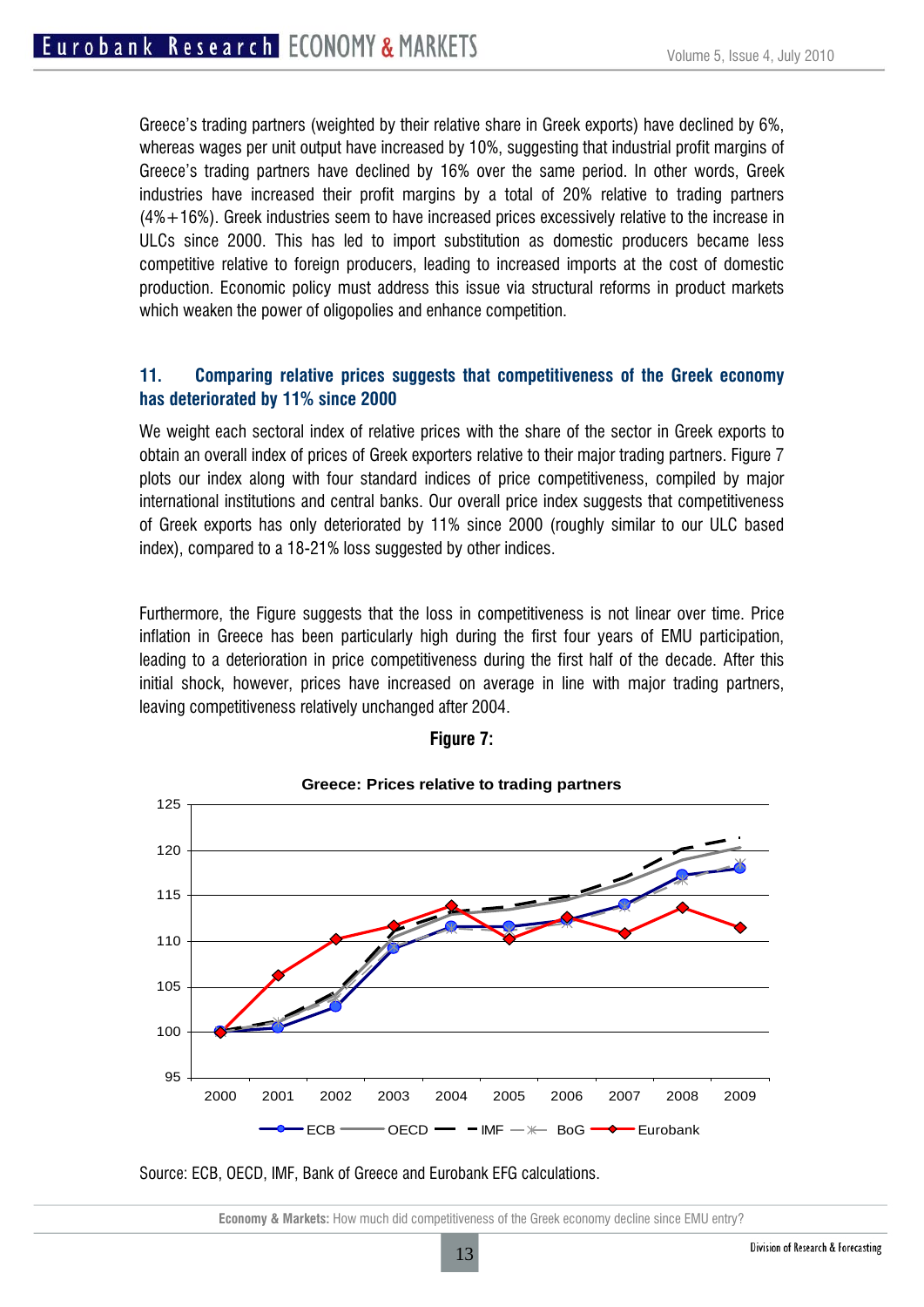### **12. Is it feasible for Greece to regain its lost competitiveness?**

The current discussion focuses on internal devaluation as one of the most important means of regaining lost competitiveness of the Greek economy. Estimates of common competitiveness indices suggest that the magnitude of such an internal devaluation is large, with prices and wages declining by as much as 20-30% in order for Greece to regain its loss in competitiveness since EMU entry. This, in turn increases market uncertainty as to whether the Greek economy will be able to return to economic growth without restructuring its debt or even defaulting and abandoning the euro area. One important implication of our analysis is that the loss in competitiveness of the Greek economy since EMU entry is less than commonly thought. As a result, the so-called "internal devaluation" process needed in order for Greece to regain competitiveness is not as dramatic as often presented by economists and analysts. Given that over 50% of Greek exports are outside the euro area (58% of goods exports and 50% of tourism), the depreciation of the euro so far has already improved competitiveness of Greek exporters by roughly 5% in 2010, according to our estimates. If the euro remains weak over the next few years, this improvement is likely to be of more permanent nature. Hence, the need for internal devaluation in Greece is for wages and prices to decline by roughly 5% over the next few years relative to trading partners. This is in our view a perfectly feasible target, given that wages in the public sector have already declined by 15% in 2010 and are expected to remain flat over the next three years and wages in the private sector are expected to increase by 1% per annum at best over the next three years. Higher unemployment and increased labor market flexibility are likely to push wages even lower. Hence, with flat wages in the private sector, productivity increases will naturally lead ULCs lower relative to trading partners, contributing to an improvement in wage competitiveness of Greek companies. The Greek economy has experienced productivity increases of 2.4% per annum on average over the past decade, compared with 0.8% per annum in the EU-16. If productivity continues to increase at comparable rates in the future, ULCs of Greek exporters will likely decline to their level of 2000 within the next two years without the need for radical wage cuts.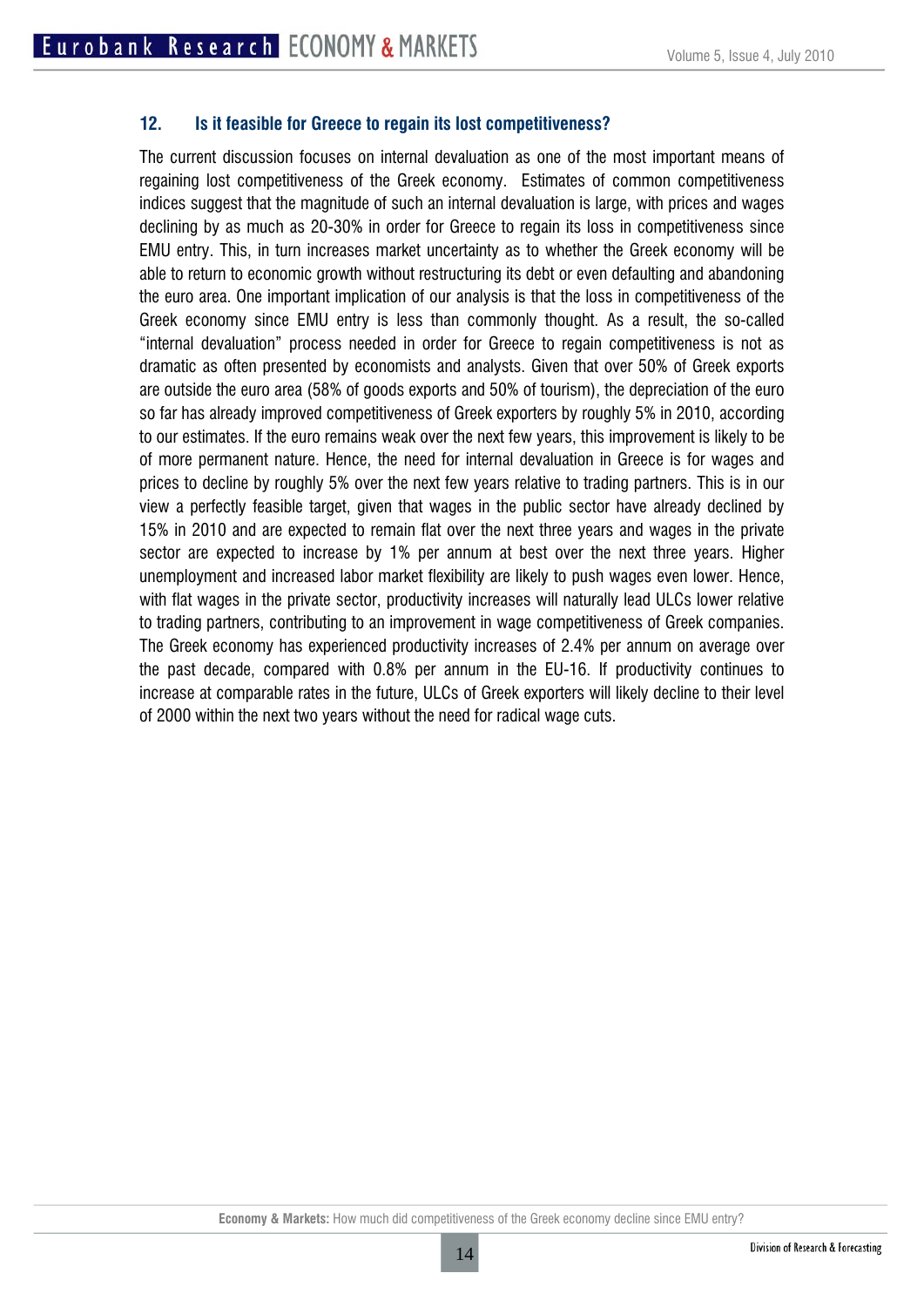# **Data Sources**

- OECD: REER based on relative consumer prices. Ecowin series code: oe:grc\_cpidra
- OECD: REER based on init labor costs of the manufacturing sector. Ecowin series code: oe:grc\_ulcmdra

• IMF-IFS: REER based on relative consumer prices. Ecowin series code:

# ifs:s17400reczfy

- IMF-IFS: REER based on unit labor costs. Ecowin series code: ifs:s17400relzfa
- ECB: Harmonized Competitiveness Indicator, GDP deflator deflated. Series name: Real Harmonized Competitiveness Indicator, GDP deflator deflated.
- ECB: Harmonized Competitiveness Indicator, unit labor costs in total economy deflated. Series name: Real Harmonized Competitiveness Indicator, unit labor costs in total economy deflated.
- Bank of Greece: REER based on relative consumer prices. Eurobank EFG calculations based on 2009 Governor's Annual Report.
- Bank of Greece: REER based on relative unit labor costs in total economy. Eurobank EFG calculations based on 2009 Governor's Annual Report.